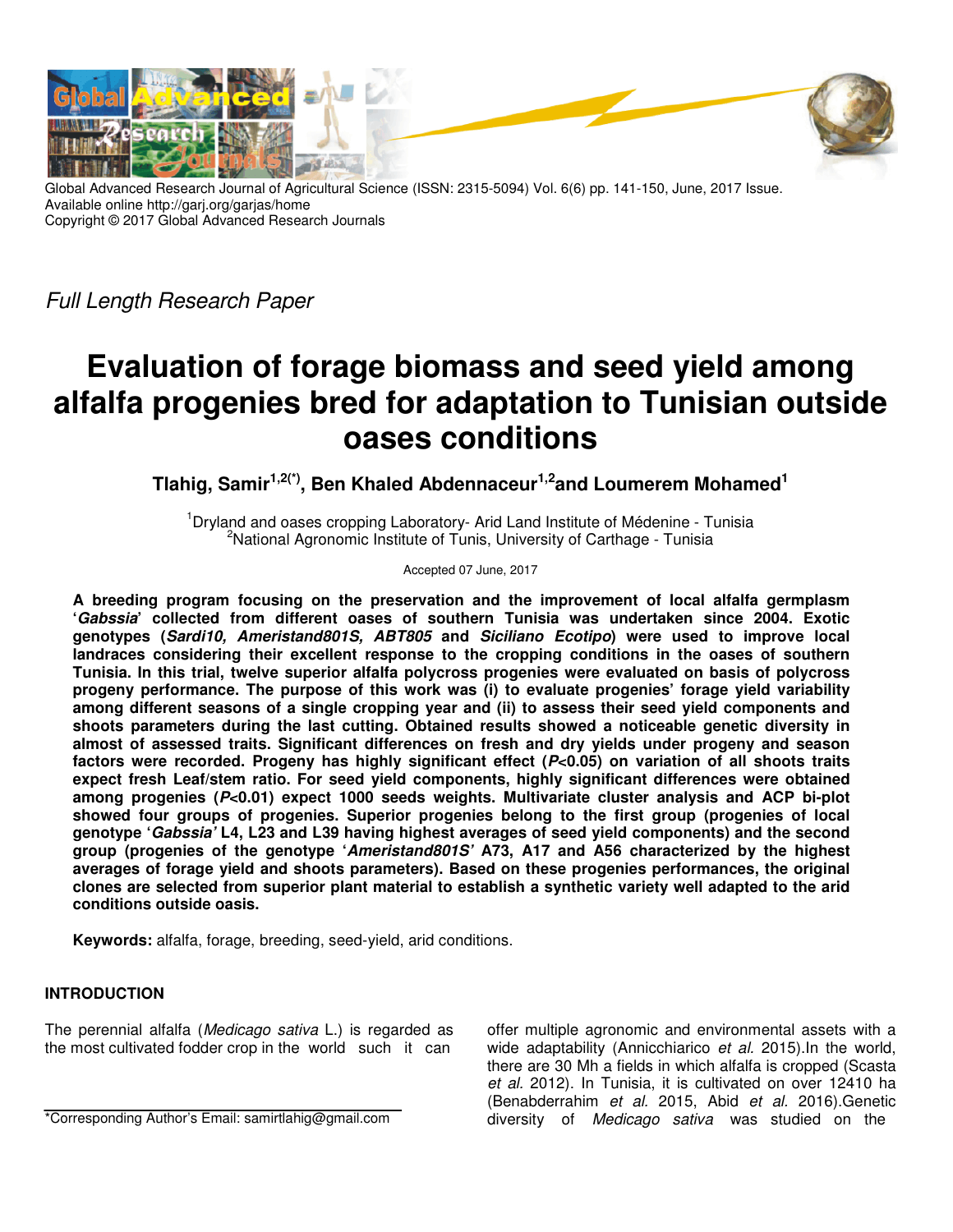morphological, agronomic, histological and molecular levels (Moawed, 2016). Pre-studies showed that alfalfa is characterized by a wide variation within populations. Alfalfa is a leguminous plant, its fruits are pods. They are rolled up in whorls without spines contrary to the annual spontaneous species. They contain several yellow or brown seeds (Fourquin et al. 2013). Alfalfa's seed yield is considered among crucial criteria for forage seeds sellers. However, agronomic importance of this criterion is not yet well identified by producers. For breeders, it is of a secondary interest; such improving feed quality while maintaining high yield potential and good adaptability to biotic and abiotic stresses have been the major breeding program's targets (Annicchiarico et al. 2015). According to Annicchiarico et al. (2007) seed yields produced by alfalfa landraces are similar or superior than those of bred cultivars. Nevertheless, there is wide variability for seed yield among and within alfalfa cultivars (Bolanos-Aguilar et al. 2000).

Generally, Tunisian alfalfa producers harvest their own seeds from the last cutting of the cropping year. However, seed production and its quality are still uncontrolled and unreliable. Thus, a high level of genetic and physical purity and vital quality are needed to obtain a successful stand and high-quality certified seeds under all field conditions. The control of seed production can be explained by a number of individual yield components mainly the number of pods per plant, the number of seeds per pod, and seed weight. Hence, plant characters that increase pollination efficiency and seed yield have to be well understood and determined with a higher priority during breeding programs. Annicchiarico et al. (2015) indicated that selecting alfalfa for seed yield depends on seed yield per plant (highly related to seed yield per inflorescence) which displays narrow-sense heritability of around 0.50. Moreover, seed yield is correlated with number of seeds per raceme, raceme length and pod number (Boelt et al. 2015). On the other hand, studies of Bolanos-Aguilar et al. (2002) and Annicchiarico et al. (2013) indicated that genetic improvement for seed yield and forage yield (specifically biomass) at seed harvest stage are not antagonistic and displayed high (cultivar  $\times$  environment) interaction.

Alfalfa has been cropped since a long time in oases of Tunisia. It occupies more than 9720 ha across the oases of the country (Tlahig et al. 2017). However, until today, the cropped alfalfa genetic materials have consisted only of farm landraces called 'Gabssia'. But, according to Loumerem et al. (2015), these farm landraces are more effective for oases conditions than outside oases. The genetic structure of local landraces for adaptation and yield characteristics has significant implications for the strategy for collecting, conserving and exploiting this germplasm

which can be used for breeding programs to establish highly drought and salinity resistant alfalfa varieties (Tlahig et al. 2017). Historically, local landraces 'Gabssia' have been cultivated and showed an important adaptability to a wide range of environments around the world (Le Houérou, 1969).These landraces are a widely diversified genetic inheritance. Nevertheless, they have been threatened by the genetic erosion phenomenon. In this work, alfalfa local landraces and foreign varieties were evaluated and characterized on basis of poly-cross progeny performance. It was serving for a breeding program held in the Dry lands and Oasis Cropping Laboratory of the Arid Land Institute of Médenine, Tunisia. Twenty alfalfa 'Gabssia' landraces were collected from different oases of southern Tunisia. Four exotic genotypes (Sardi10, Ameristand801S, ABT805 and Siciliano Ecotipo) were introduced; considering their excellent response to the cropping conditions in the oases of southern Tunisia compared to the local landraces 'Gabssia' and other North-African cultivars. Hundred plants originated from these germplasms were used as parental material in this breeding program to select synthetic varieties for arid regions of Tunisia based on polycross progeny performance (Loumerem et al. 2008). Seeds from polycross were grown in arid conditions outside oases to test their performance. Based on these progenies performance, clones from superior half-sib families were characterized to identify forage yield, feed quality, and salt tolerance. Favorable clones were used to achieve the breeding program regarding these selection criteria. In this trial, twelve superior progenies of polycross progeny test were evaluated on basis of poly cross progeny performance. The purpose of this work was (i) to evaluate progenies' forage yield variability among different seasons of one cropping year and (ii) to assess their seed yield components and shoots traits during the last cutting.

#### **MATERIAL AND METHODS**

#### **Plant material and experimental design**

The study was carried out in the experimental field of Dry land and Oases Cropping Laboratory in the Arid Land Institute of Médenine (33°29'57.80'' N, 10°38'32.96'' E, Altitude 16m). Based on the polycross progeny performance, seed of twelve alfalfa superior clones (Table 1) of one hundred local landraces and exotic varieties grown in performance tests were used in this trial (Tlahig et al. 2017).

The 12 progenies were sown along simple rows. They were arranged in random complete blocks design with three replications; with twelve plants per row on each block. The plants were spaced of (40 cm  $\times$  40 cm) on and between the rows. Irrigations were distributed twice weekly with equal quantities during the trial period. These progenies were evaluated at the same conditions measuring total fresh weight of the plant; dry weight of the stems and the leaves; number of stems; seed yield components.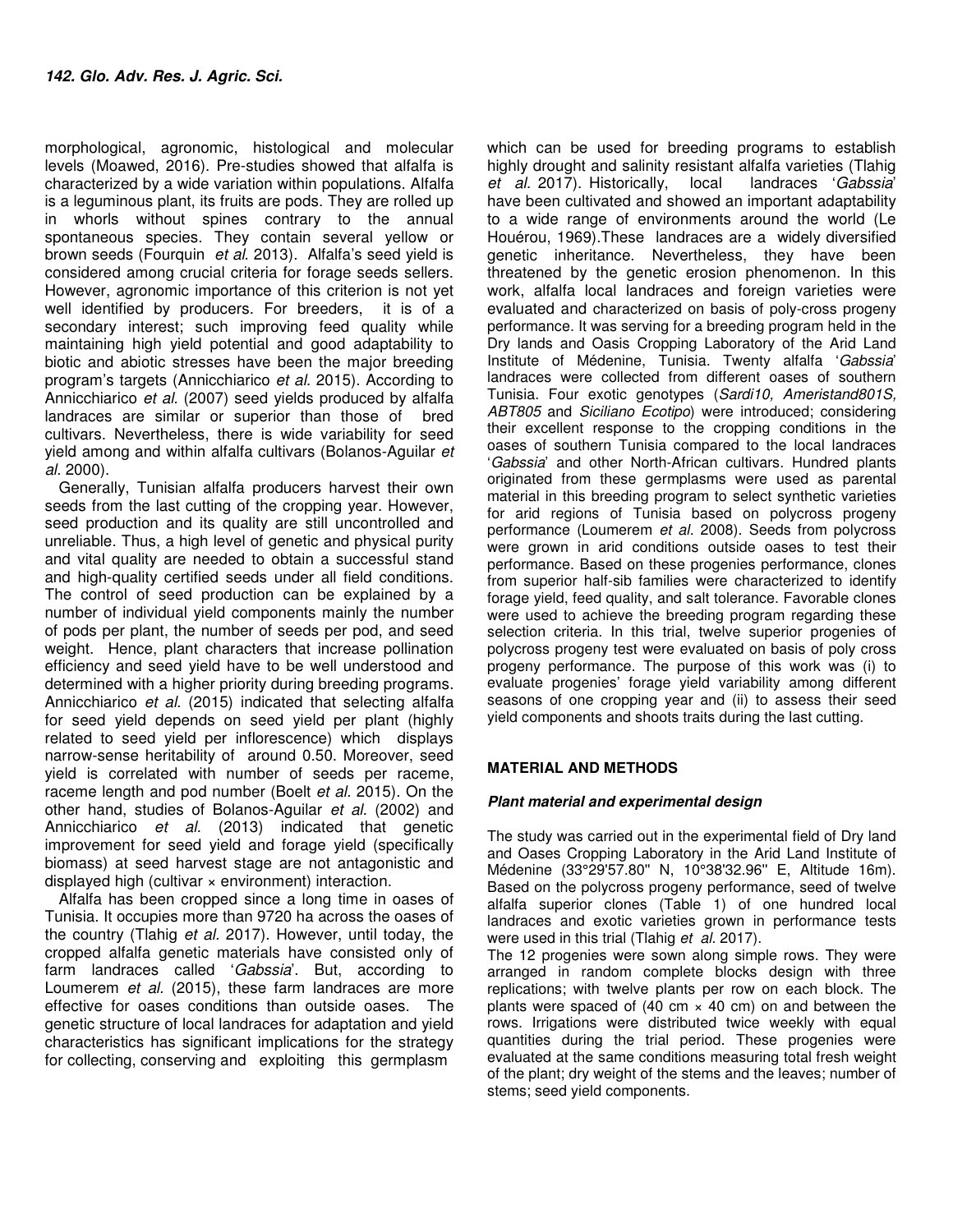| <b>Progenies</b>  | Half-sib family  | <b>Type</b> | <b>Geographic Origin</b> | <b>Selection criteria</b>                                |
|-------------------|------------------|-------------|--------------------------|----------------------------------------------------------|
| L <sub>4</sub>    |                  |             |                          |                                                          |
| L23               | Gabssia          | Landrace    | Oasis, Tunisia           | Adaptation to oasis conditions<br>(Loumerem et al. 2015) |
| L <sub>39</sub>   |                  |             |                          |                                                          |
| A <sub>17</sub>   |                  |             |                          | Salt tolerance                                           |
| A56               | Ameristand 801S  | Variety     | <b>USA</b>               | (Pecetti et al. 2013)                                    |
| A73               |                  |             |                          |                                                          |
| <b>ABT21</b>      |                  |             |                          |                                                          |
| ABT32             | <i>ABT805</i>    | variety     | <b>USA</b>               | Grazingtolerance                                         |
| ABT <sub>52</sub> |                  |             |                          | (Bouton <i>et al.</i> 2001)                              |
|                   |                  |             |                          | Adaptation to rain-fed conditions                        |
| E34               | Ecotiposiciliano | landrace    | Sicily, Italy            | (Pecetti et al. 2008)                                    |
| S <sub>47</sub>   |                  |             |                          | High winter activity                                     |
| S71               | Sardi10          | variety     | Australia                | (Pembleton et al. 2010)                                  |
|                   |                  |             |                          |                                                          |

 **Table 1.** Origin of studied alfalfa half-sib progenies.

#### **Seasonal forage yield comparison**

To evaluate forage yield among seasons, alfalfa progenies were harvested 9 times during the cropping year (2012- 2013). In summer and spring, cuttings were undertaken at one-tenth bloom stage; such the vigor would be transmitted to flowers to produce seeds. However, in winter and autumn, cuttings were scheduled for the time of development of new shoots from the crown. These cutting schedules allow good yields owing an acceptable feed quality with a minimal effect on stand persistence (Undersander et al. 2011; Jennings 2012).

During each cutting, fresh yields of all studied progenies were weighted using a precision balance (CelyweegschaalBB-P39/PL50, 30kg, d=1g). Then, from each progeny, a fresh pattern was weighted and then dried for 24 hours in an oven (Binder ED115) at a temperature of 105 °C.

#### **Seed yield components**

Seed yield components were evaluated on individual plant basis. At maturity, five plants per progeny on each block were randomly sampled. Five inflorescences of the plant were also randomly collected and numbers of pods per inflorescence were counted. Then, the first five pods of each inflorescence were sampled. These pods were threshed and their seeds counted to calculate the number of seeds per pod and the number of seeds per inflorescence. The rest of inflorescences from each

sampled plant was threshed; and number of seed per plant was counted, the seed weight per plant, the 1000 seed weight and the mean seed weight were determined.

### **Shoot traits at maturity**

Shoots were counted just after sampling and separating all inflorescences from each of the 15 plants per progeny  $(5 \times$ 3blocks). Then leaves were taken apart stems to be freshweighted separately before being dried in oven at a temperature of 105°C until reaching constant dry weight.

#### **Statistical analysis**

Statistical analyses were carried out using SPSS 20.0 and Xlstat 2014 software. For the seasonal forage yields comparison, analysis of variance (ANOVA) was performed using GLM procedure. For the seed yield components and the pounded parameters of shoots, analysis of variances were computed using the one-way ANOVA tool. Analysis included only the progeny as fixed factor. Classification of progenies for each individual evaluated trait was realized by comparing means using Duncan multi-range test at  $(\alpha=0.05)$ . The structure of genetic variability among the progenies based on mean values of forage yield, shoots biomass and seed yield traits was analyzed using hierarchical cluster analysis (HCA) and principal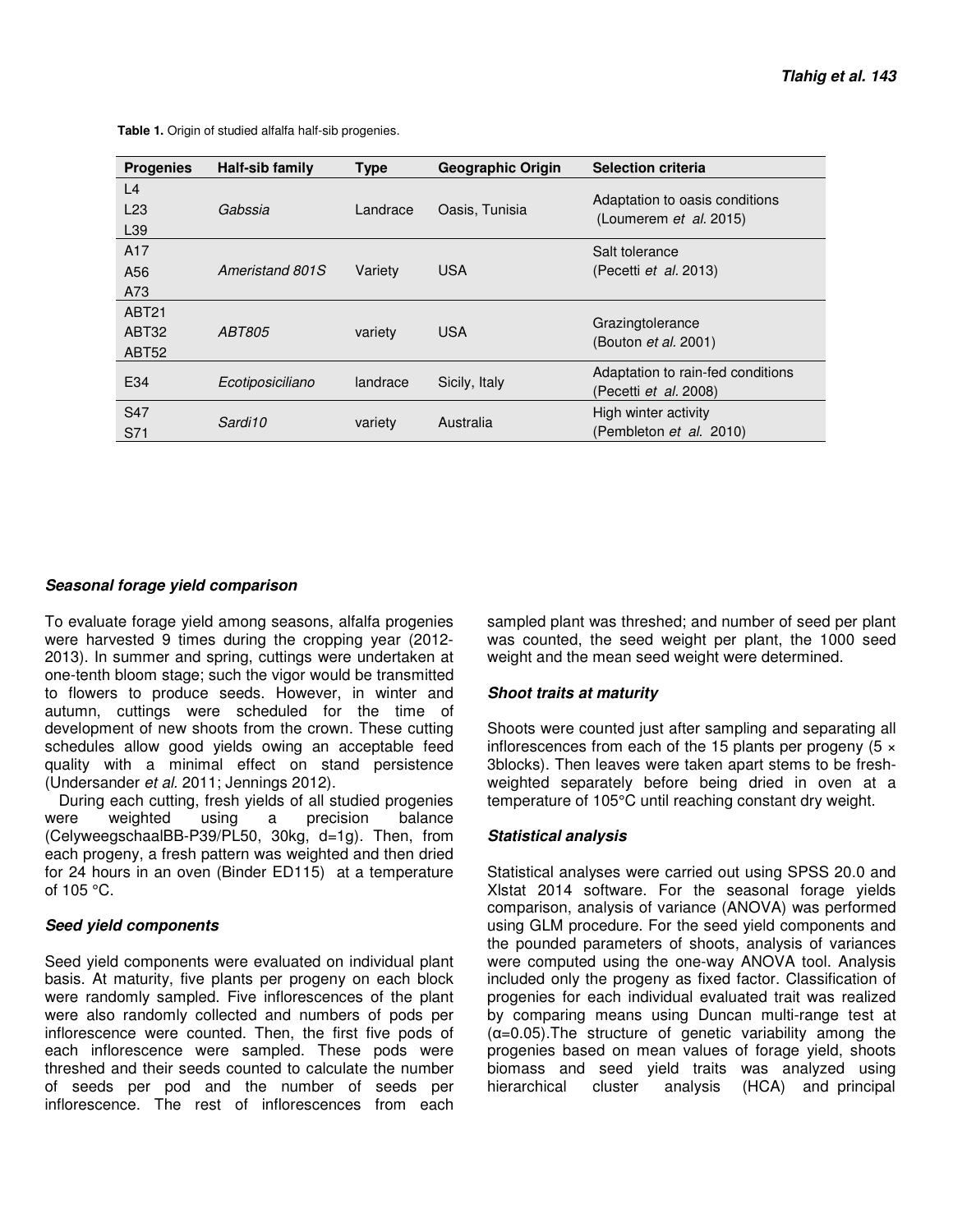component analysis (PCA) on the centered and standardized variants.

#### **RESULTS**

#### **Seasonal forage yield comparison**

Calculated values of  $F_{0.05}$  show that there is a highly significant effect of season  $(P<0.001)$  on fresh and dry matter yields. Progeny factor reveals significant differences on fresh and dry yields  $(P<0.05)$ . There is no significant difference due to the interaction (season  $\times$  progeny) effect on both yield traits (Table 2).The purpose of comparing means is to know the performance of studied progenies within and between seasons. This test helps the breeder to know which progenies to select in accordance with criteria of productions. According to Duncan multi-range post-hoc test, there is no significant difference between spring and summer yielding whose scored the highest averages of production (Table 2). In fact, the difference among averages of fresh matter yield between spring and summer seasons was around 4%. Nevertheless, it decreased by 19.40% and 64.04% respectively at autumn and winter seasons compared with those of summer. Concerning the dry matter yield, the production of spring season was 9.17% higher than those of summer season. Whereas, it decreased by 11.17% and 66.41% respectively, during autumn and winter season. For all seasons, lowest averages were recorded for local 'Gabssia' progeniesL23 and L4. Highest averages were observed for A17 and A73. Compared with the mean fresh yield of 'Ameristand801S' progenies, averages of the progenies derived from 'ABT805', 'Ecotiposiciliano', 'Sardi10'and local 'Gabssia' were respectively 5.78%, 2.57%, 7.82% and 20.36% less than the mean of Ameristand801S fresh matter yield  $(1391.45 \text{ g/m}^2)$ . Eventually, for the dry matter yield, Ameristand801S progenies recorded the highest average  $(342.76 \text{ g/m}^2)$  and it was 4.88%, 2.42%, 11.03% and 22.39% highest than the averages of other progenies derived from 'ABT805', 'Ecotiposiciliano', 'Sardi10' and 'Gabssia' respectively. The minimal fresh yield values was 194.67 g/m<sup>2</sup> and 209.6 g/m<sup>2</sup> versus 49.35 g/m<sup>2</sup> and 48.74 g/m<sup>2</sup> of dry yield produced respectively by the progeny ABT32 and S47 during winter period. Maximal values were 3808 g/m<sup>2</sup> of fresh matter yield and 1034.04 g/m<sup>2</sup> produced respectively by the progenies A56 and A17 of the genotype 'Ameristand 801S' during summer period.

#### **Shoots traits at maturity**

Descriptive Statistics and ANOVA for shoot traits are presented in Table 3.

Progeny has a highly significant effect (P<0.05) on variation of all shoots traits (pounded parameters of leaves

and stems and number of shoots per plant) expect fresh leaf/stem ratio. The leaves fresh weight varies from 4.00 g to 195.00 g/plant while stems fresh weight fluctuates between 3g and 219g/plant. On the other hand, the leaves dry weights were from 1g/plant to 87g/plant and from 1g/plant to 190g/plant for the stems dry weights. Highest leaves fresh weight (94.66 g/plant) and stems fresh weight (123 g/plant) were measured for A56 (Figure 1). The same progeny recorded the highest mean leaves dry weights (32.33g/plant) and stems (43.33g/plant).Concerning the number of shoots at maturity, averages fluctuated between 31.77 shoots for E34 and 93 shoots for A56. Progenies derived from 'Ameristand801S' showed the highest numbers of shoots with an average of 83.72 shoots/plant followed by local 'Gabssia' progenies whose averaged 50 shoots/plant. Expect ABT52, all progenies presented higher percentages of leaves than stems regarding their respective weights. In fact, according to these percentages, leaf/stem ratios fluctuated between 0.78 for A56 to 1.10 for ABT52. The progeny E34 derived from the genotype 'Ecotiposiciliano' recorded the lowest averages of all shoot traits parameters.

The number of shoots per plant was highly correlated with leaves fresh weight (r=0.855, P<0.01), leaves dry weight  $(r=0.839, P<0.01)$ , stems fresh weight  $(r=0.833, P<0.01)$ and stems dry weight  $(r=0.811, P<0.01)$  (Table 4).

#### **Seed yield components**

Analysis of variances for the different components of seed yield showed highly significant differences among progenies (P<0.01) expect 1000seeds weights. The progeny L4 of local 'Gabssia' germplasm got the highest averages for all evaluated traits (Table 5).

Numbers of pods per inflorescence varied from 5.56 for A73 to 8.97 for L4. Pods contained mean numbers of seeds going from 3.63 to 5.24. Moreover, total number of seeds per plant averaged from 672 seeds for A73 to 2125 seeds for L4. Total seeds per plant were from 1.07g for A73 to 3.62 g for L4.However, 1000 seed weights did not exceed 1.74 g for all studied progenies. The progenies were arranged (Duncan, 5%) into four groups regarding seed weight/plant, as it is considered the most interesting trait (table 5).

#### **Multivariate classification of studied alfalfa progenies**

A multi-criteria classification seems to be necessary to succeed the breeding decision. For that, cluster analysis method used as multivariate statistical analysis has been suggested for comparisons of genotypes means using multiple parameters simultaneously (Ben Khaled et al. 2012). The PCA analysis was applied to identify the traits that were the main source of the variability and to explain the genetic diversity in germplasm collections. The first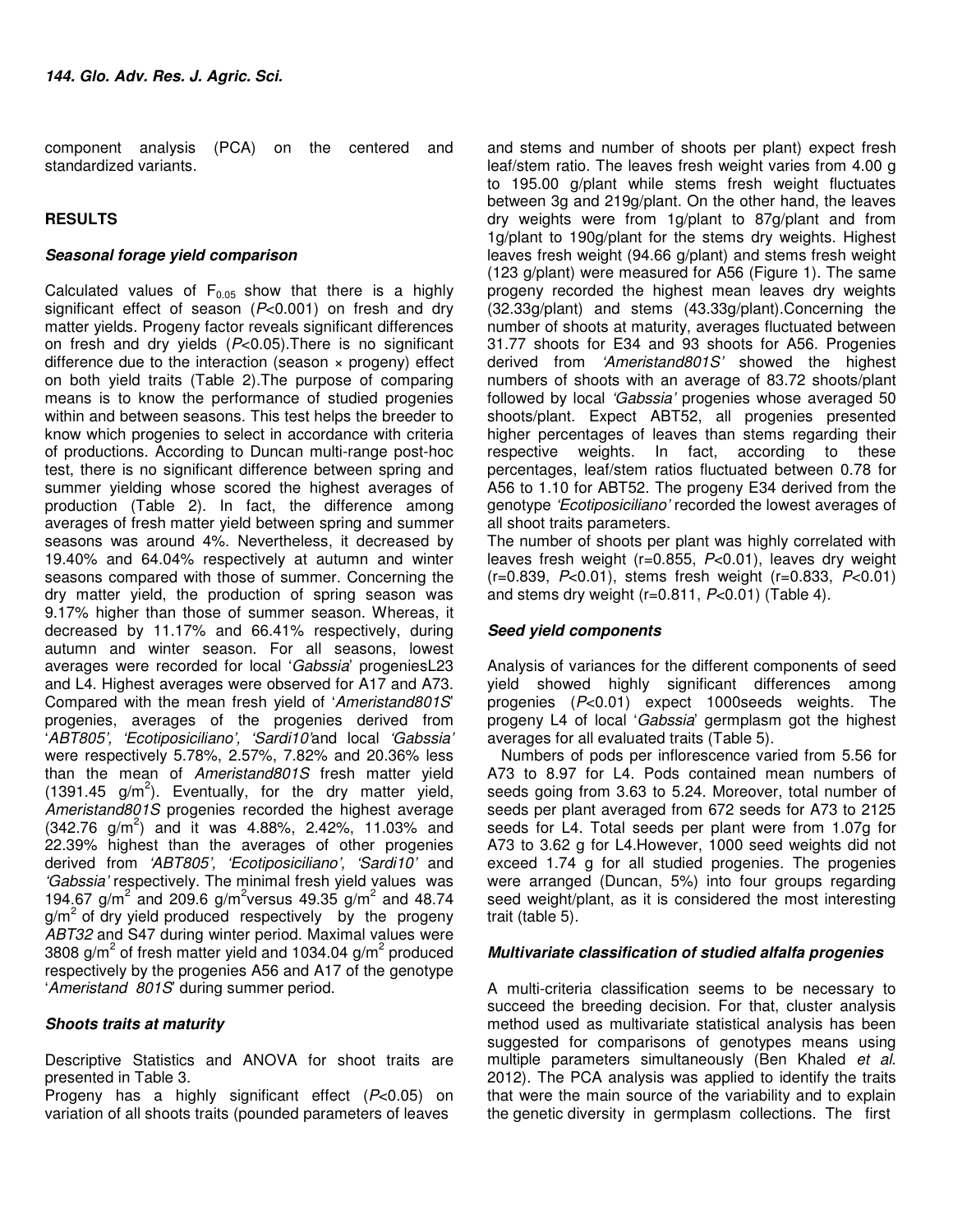|                  |                   | Fresh yield $(g/m^2)$ |           |           |           | Dry yield $(g/m^2)$ |          |  |  |  |
|------------------|-------------------|-----------------------|-----------|-----------|-----------|---------------------|----------|--|--|--|
|                  |                   | Mean                  | <b>SD</b> | Variance  | Mean      | <b>SD</b>           | Variance |  |  |  |
| Season           | 1. spring         | 1601.46 c             | 546.27    | 298409.92 | 421.29 c  | 177.87              | 31638.42 |  |  |  |
|                  | 2. summer         | 1668.33 c             | 775.82    | 601899.25 | 385.88 c  | 152.88              | 23373.77 |  |  |  |
|                  | 3. autumn         | 1344.72 b             | 428.13    | 183298.01 | 342.74 b  | 123.1               | 15154.72 |  |  |  |
|                  | 4. winter         | 599.92 a              | 208.46    | 43454.21  | 129.58 a  | 42.97               | 1846.61  |  |  |  |
| Progeny          | L4                | 1153.20 ab            | 525.67    | 276327.1  | 272.20 ab | 109.34              | 11955.19 |  |  |  |
|                  | A17               | 1346.71 ab            | 747.77    | 559156.05 | 345.26 b  | 222.85              | 49660.12 |  |  |  |
|                  | ABT <sub>21</sub> | 1336.05 ab            | 625.44    | 391170.64 | 340.63 b  | 184.28              | 33960.63 |  |  |  |
|                  | L23               | 1020.38 a             | 435.89    | 190001.92 | 249.74 a  | 105.47              | 11123.35 |  |  |  |
|                  | ABT32             | 1325.88 ab            | 664.5     | 441561.98 | 326.67 ab | 162.67              | 26461.07 |  |  |  |
|                  | E34               | 1355.81 ab            | 714.85    | 511012.24 | 334.45 b  | 184.22              | 33938.24 |  |  |  |
|                  | L39               | 1151.21 ab            | 640.33    | 410020.09 | 276.05 ab | 131.87              | 17390.52 |  |  |  |
|                  | S47               | 1250.74 ab            | 679.95    | 462331.92 | 290.64 ab | 152.66              | 23306.02 |  |  |  |
|                  | ABT <sub>52</sub> | 1271.03 ab            | 683.11    | 466643.09 | 310.79 ab | 170.43              | 29047.04 |  |  |  |
|                  | A56               | 1282.26 ab            | 790.51    | 624901.56 | 312.00 ab | 192.65              | 37114.61 |  |  |  |
|                  | S71               | 1314.68 ab            | 674.95    | 455563.25 | 319.28 ab | 171.5               | 29411.19 |  |  |  |
|                  | A73               | 1436.38 b             | 669.16    | 447774.6  | 340.26 b  | 162.76              | 26492.29 |  |  |  |
| <b>ANOVA</b>     |                   | Fresh yield           |           |           | Dry yield |                     |          |  |  |  |
| Season           |                   | $***$                 |           |           | $***$     |                     |          |  |  |  |
| Progeny          |                   | $\star$               |           |           | $\star$   |                     |          |  |  |  |
| season × progeny |                   | <b>NS</b>             |           |           | <b>NS</b> |                     |          |  |  |  |

**Table 2**. ANOVA and average comparison of seasonal forage yields among twelve alfalfa half-sib progenies bred in arid conditions (outside oases) of southern Tunisia during (2012-2013).

Significance: Non significant <sup>NS</sup>P>0.05, significant at \* P<0.05, \*\* P<0.01, \*\*\* P<0.001; Letters following mean values indicate the groups given by the Duncan test at 5%.

**Table 3**. Descriptive statistics and ANOVA of shoot traits at maturity yields among twelve alfalfa half-sib progenies bred in outside oases arid conditions of southern Tunisia.

| <b>Parameter</b>      | <b>Minimum</b> | <b>Maximum</b> | <b>Mean</b> | <b>SD</b> | <b>Variance</b> | F     | Sig.         |
|-----------------------|----------------|----------------|-------------|-----------|-----------------|-------|--------------|
| Leaves fresh weight   | 4.00           | 195.00         | 43.03       | 35.43     | 1255.56         | 5.156 | $***$        |
| Leaves dry weight     | 1.00           | 87.00          | 17.40       | 13.29     | 176.67          | 3.602 | $***$        |
| Stems fresh weight    | 3.00           | 219.00         | 52.25       | 44.39     | 1970.12         | 4.445 | $***$        |
| Stems dry weight      | 1.00           | 190.00         | 21.39       | 21.05     | 442.93          | 2.120 | $\ddot{}$    |
| Number of shoots      | 7.00           | 207.00         | 52.12       | 35.87     | 1286.86         | 4.926 | $***$        |
| Fresh Leaf/Stem Ratio | 0.72           | 1.67           | 0.90        | 0.35      | 0.12            | 1.072 | <b>NS</b>    |
| Dry Leaf/Stem Ratio   | 0.51           | 2.00           | 0.98        | 0.49      | 0.24            | 3.293 | $\star\star$ |

Significance: Non significant <sup>NS</sup>P>0.05, significant at \* P<0.05, \*\* P<0.01, \*\*\* P<0.001;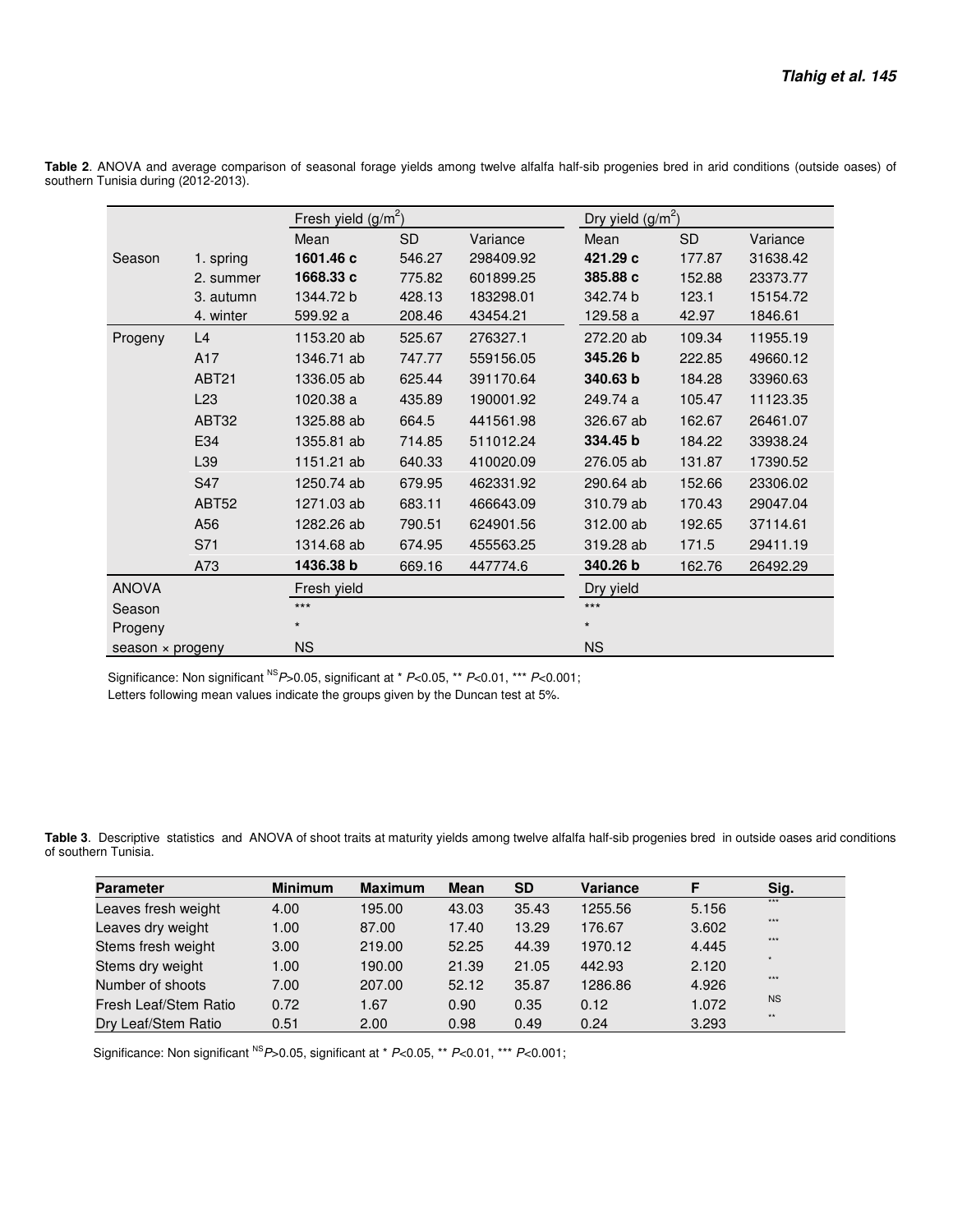

**Figure 1.** Leaves (a) and stems (b) fresh and dry weights of twelve alfalfa half-sib progenies bred in outside oases arid conditions of southern Tunisia. The histograms represent mean values (n=15), the error bars represent standard errors, the letters indicate the groups given by the Duncan test at 5%, in capital letters for the fresh weights and lowercase letters for the dry weights.

#### **Table 4.** Correlation between forage yield, shoots, and seed yield components traits

|                               |                   |                                  | З                                |          | 5        | 6               |          | 8                    | 9                 | 10                  | 11                   | 12    | 13    | 14 |
|-------------------------------|-------------------|----------------------------------|----------------------------------|----------|----------|-----------------|----------|----------------------|-------------------|---------------------|----------------------|-------|-------|----|
| 1. Mean seasonal forage yield |                   |                                  |                                  |          |          |                 |          |                      |                   |                     |                      |       |       |    |
| 2. Leaves fresh weight        | 0.869             |                                  |                                  |          |          |                 |          |                      |                   |                     |                      |       |       |    |
| 3. Leaves dry weight          | 0.847             | $0.886$ 1                        |                                  |          |          |                 |          |                      |                   |                     |                      |       |       |    |
| 4. Stems fresh weight         | $0.926^{n}$       | 0.860                            | 0.804                            |          |          |                 |          |                      |                   |                     |                      |       |       |    |
| 5. Stems dry weight           | $0.910^{n}$       | 0.765                            | $0.826$ $0.938$                  |          |          |                 |          |                      |                   |                     |                      |       |       |    |
| 6. Fresh L/S ratio            | $-0.207$          | 0.022                            | $-0.080$                         | $-0.326$ | $-0.365$ |                 |          |                      |                   |                     |                      |       |       |    |
| 7. Dry L/S ratio              | $-0.231$          | $-0.052$                         | 0.016                            | $-0.282$ | $-0.361$ | $0.660^{\circ}$ |          |                      |                   |                     |                      |       |       |    |
| 8. No. Shoots per plant       | 0.877             | $0.855^{\circ}$ 0.839 $^{\circ}$ |                                  | 0.833    | 0.811    | $-0.108$        | $-0.142$ |                      |                   |                     |                      |       |       |    |
| 9. No. seeds per pod          | 0.125             | 0.141                            | 0.151                            | 0.128    | 0.162    | 0.004           | $-0.064$ | 0.171                |                   |                     |                      |       |       |    |
| 10. No. pods / inflorescence  | 0.324             |                                  | $0.316$ $0.405$ $0.262$          |          | 0.335    | 0.024           | $-0.004$ | 0.380                | 0.562             |                     |                      |       |       |    |
| 11. No. seeds / inflorescence | 0.306             | $0.302^{\circ}$ 0.369            |                                  | 0.256    | 0.332    | $-0.011$        | $-0.075$ | 0.362                | $0.806^{\degree}$ | $0.878^{\circ}$ 1   |                      |       |       |    |
| 12. No seeds per plant        | 0.258             | $0.291$ $0.330$                  |                                  | 0.261    | 0.299    | $-0.050$        | $-0.050$ | $0.314$ <sup>*</sup> | 0.282             | $0.424$ $0.448$ $1$ |                      |       |       |    |
| 13. 1000 seeds weight         | 0.185             | 0.129                            | $0.232^{\circ}$ 0.226 $^{\circ}$ |          | 0.319    | $-0.163$        | $-0.189$ | 0.172                | 0.164             | 0.184               | 0.194                | 0.085 |       |    |
| 14. Seeds weight per plant    | $0.286^{\degree}$ | 0.311                            | $0.368^{\degree}$                | 0.285    | 0.347    | $-0.065$        | $-0.093$ | 0.351                | 0.284             | 0.447               | $0.465$ <sup>*</sup> | 0.979 | 0.211 |    |

Pearson's Correlation coefficients at 5%, followed by levels of significance:\*  $P<0.05$ , \*\*  $P<0.01$ .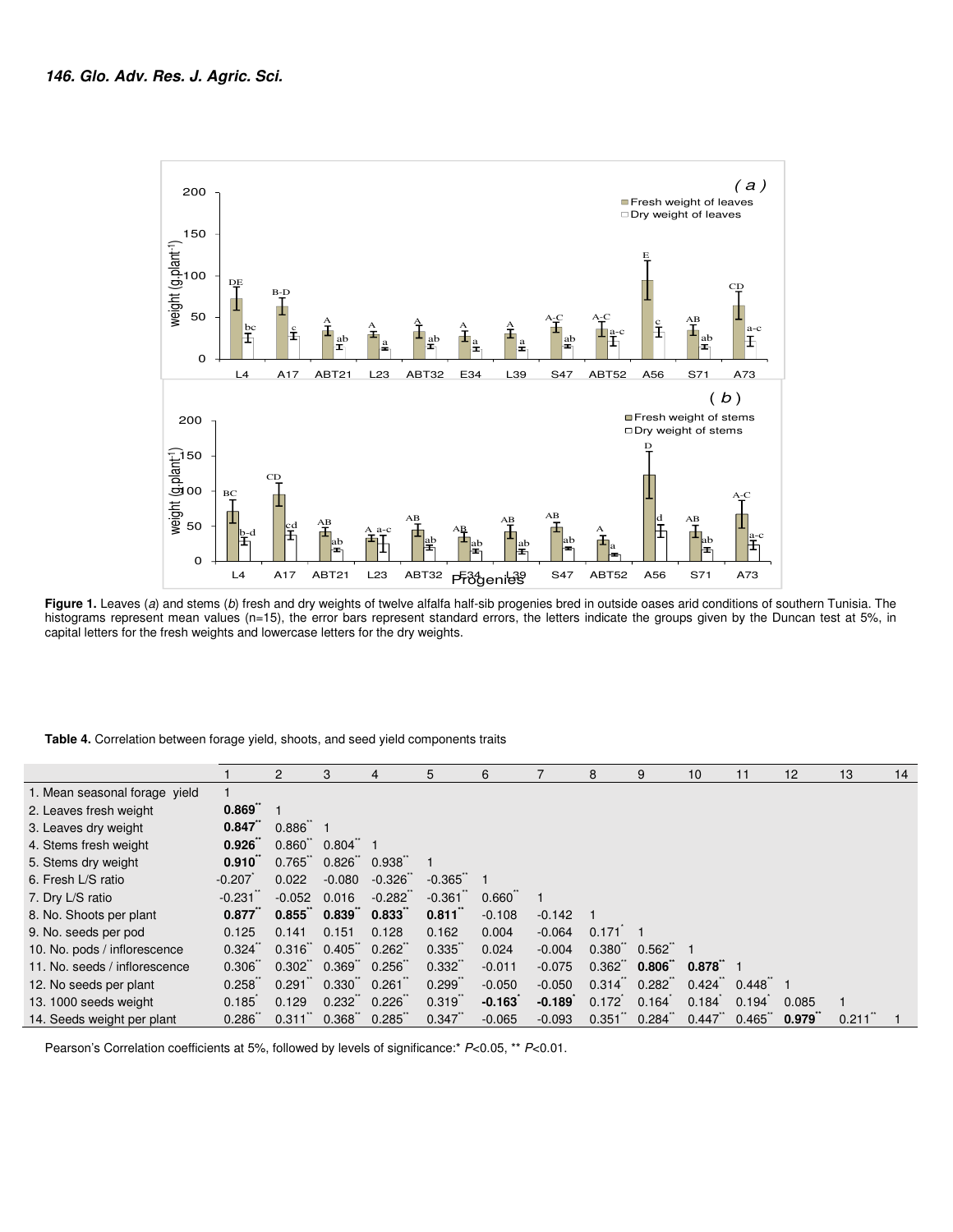| <b>Progenies</b> | <b>Number</b><br>οf<br>seeds pod <sup>-1</sup> | Number of pod<br>sperinflere<br>scence | <b>Number</b><br>οf<br>seeds<br>per<br>inflorescence | <b>Number</b><br><b>of</b><br>seeds<br>per<br>plant $(x102)$ | 1000<br>seeds<br>weight(g) | weight<br>seed<br>per plant (g) |
|------------------|------------------------------------------------|----------------------------------------|------------------------------------------------------|--------------------------------------------------------------|----------------------------|---------------------------------|
| L <sub>4</sub>   | $5.24 \pm 0.14$ e                              | 8.97 ±0.29 d                           | 47.63 ±2.22 f                                        | 21.25 ±4.84 c                                                | 1.65 $\pm$ 0.07 ab         | 3.62 $\pm 0.84$ c               |
| A17              | 4.29 $\pm$ 0.11 bc                             | 7.51 $\pm$ 0.34 c                      | $33.00 + 1.79$ c-e                                   | 14.24 ±4.24 ab                                               | 1.74 $\pm 0.07$ b          | $2.50 \pm 0.77$ b               |
| <b>ABT21</b>     | 4.79 $\pm$ 0.16 c-e                            | 7.31 $\pm$ 0.17 c                      | 35.39 ±1.53 de                                       | 14.83 $\pm$ 3.64 bc                                          | 1.56 $\pm 0.08$ ab         | 2.18 $\pm$ 0.50 ab              |
| L23              | $4.96 \pm 0.16$ de                             | 6.93 $\pm$ 0.17 bc                     | 35.28 ±1.72 de                                       | 11.67 ±1.53 ab                                               | $1.71 \pm 0.05$ b          | $2.03 \pm 0.30$ ab              |
| <b>ABT32</b>     | $4.27 \pm 0.19$ bc                             | 5.81 $\pm$ 0.32 a                      | $27.36 \pm 1.86$ ab                                  | 11.79 $\pm$ 2.03 ab                                          | 1.63 $\pm$ 0.11 ab         | $2.00 \pm 0.37$ ab              |
| E34              | $4.59 \pm 0.19$ b-d                            | $6.09 \pm 0.19 a$                      | $28.52 \pm 1.51$ a-c                                 | 7.49 $\pm$ 2.26 ab                                           | 1.45 $\pm$ 0.09 a          | 1.07 $\pm$ 0.32 a               |
| L39              | 3.63 $\pm$ 0.22 a                              | 6.23 $\pm$ 0.42 a-c                    | $25.67 \pm 1.99$ a                                   | 11.19 $\pm$ 2.09 ab                                          | 1.55 $\pm$ 0.05 ab         | 1.80 $\pm$ 0.34 ab              |
| <b>S47</b>       | 4.89 $\pm$ 0.19 de                             | $7.12 \pm 0.24$ c                      | $36.16 \pm 2.12 e$                                   | 13.97 ±2.26 ab                                               | $1.74 \pm 0.06$ b          | $2.43 \pm 0.40$ b               |
| <b>ABT52</b>     | 4.87 $\pm$ 0.15 de                             | 6.29 $\pm$ 0.24 a-c                    | 31.49 ±1.72 b-e                                      | $8.61 \pm 1.33$ ab                                           | 1.65 $\pm$ 0.08 ab         | 1.41 $\pm$ 0.21 ab              |
| A56              | 4.60 $\pm$ 0.21 b-d                            | 6.28 $\pm$ 0.29 a-c                    | $30.52 \pm 1.84$ a-d                                 | $9.26 \pm 1.74$ ab                                           | 1.57 $\pm$ 0.08 ab         | 1.52 $\pm$ 0.30 ab              |
| <b>S71</b>       | 4.25 $\pm$ 0.18 bc                             | 5.81 $\pm$ 0.31 a                      | 27.28 $\pm$ 1.73 a-d                                 | $8.00 \pm 1.64$ ab                                           | 1.68 $\pm 0.07$ b          | 1.38 $\pm$ 0.33 ab              |
| A73              | 4.09 $\pm$ 0.25 ab                             | 5.56 $\pm$ 0.43 a                      | $26.91 \pm 2.50$ ab                                  | 6.72 $\pm$ 2.55 a                                            | 1.57 ±0.08 ab              | 1.10 ±0.42 a                    |
| $F_{0.05}$       | 6.557                                          | 11.810                                 | 10.398                                               | 2.414                                                        | 1.488 <sup>NS</sup>        | 2.493                           |

**Table 5**. Seed yield components of twelve alfalfa half-sib progenies evaluated in outside oases arid conditions of southern Tunisia. Values are means ± SE (n=15), the letters indicate the groups given by the Duncan test at 5%

Significance: NS Non-Significant, significant at  $\degree$ P<0.01,  $\degree$ P<0.001

three principal components (PCs) gave Eigen values greater than 1.0 and explained 82.78% of the total variability among the progenies for all investigated traits. The first PC, which is the most important component, accounted for 46.46% of the total variability and was associated with forage yield and shoot traits at maturity. The second PC contributed with 24.37% of total variability explained by the variation in seed yield components.

The tow technique of classification used in this study (ACP bi-plot (figure 2) and multivariate cluster analysis on a level of dissimilarity d=18.5 (figure3) show four groups of progenies. The first group gathers progenies of the local genotypes 'Gabssia' L4, L23 and L39. The second cluster is presented by progenies of the genotype 'Ameristand 801S' A73, A17 and A56,The third group is formed only by the E34 progeny of the genotype 'Ecotiposiciliano' and the last group is presented by the S47 progenies and S71 of the genotype 'Sardi10' and progeniesABT21, ABT32 and ABT52 of genotype "ABT805".

#### **DISCUSSION**

Introduced germplasm showed higher adaptations to wide range of Mediterranean environments. Their introduction to the current breeding scheme was to minimize inbreeding risk and the contribution to improve performances of native germplasm of oases in arid conditions (Tlahig et al. 2017).The results of this trials confirm the fact that local landraces "*Gabssia*" are more adapted to oases conditions (Loumerem et al. 2015) and their performances decreases when they misses the oasis' micro-climate (Benabderrahim et al. 2009, 2015). Benabderrahim et al. (2008) evaluated 16 alfalfa cultivars including 'Sardi10', 'Ameristand801S', 'ABT805', 'Ecotiposiciliano' and local 'Gabssia' for the adaptation to the oases conditions of southern Tunisia. Yields fresh matter of these genotypes under oases conditions were 2228.9 g.m<sup>-2</sup>, 2116.7 g.m<sup>-2</sup>, 1721.3 g.m<sup>-2</sup>, 1366.8 g.m<sup>2</sup> and 1230.4 g.m<sup>-2</sup>produced respectively by 'Sardi10','Ameristand801S', 'ABT805', 'Ecotiposiciliano' and local 'Gabssia'. Averages of yields fresh matter produced by each half-sib progenies confirmed that there is a decrease of production under outside-oases compared with oasis conditions. Nevertheless, the percentage of this reduction varied from 0.80% for the genotype 'Ecotiposiciliano', which kept the same behavior under both environments, to 42.45% for 'Sardi10' which recorded the highest production among studied cultivars under oases condition. Under outside-oases conditions, local 'Gabssia' progenies produced 9.92% less compared with its production in oases. Despite the decrease of its production of 34.25%, 'Ameristand 801S' remained the most adapted alfalfa variety for arid conditions of southern Tunisia. Annicchiarico (2015), Stavarache et al.(2015) and Pecetti et al. (2016) studied the affinity of leaves and stems percentages on the plant along growth stages in the field. In fact, leaves and stems keep constant percentages until the appearance of first blooming, then falling of leaves occurred from basal part of stems. That is why it is advised to harvest at pre-bud to one-tenth bloom stages to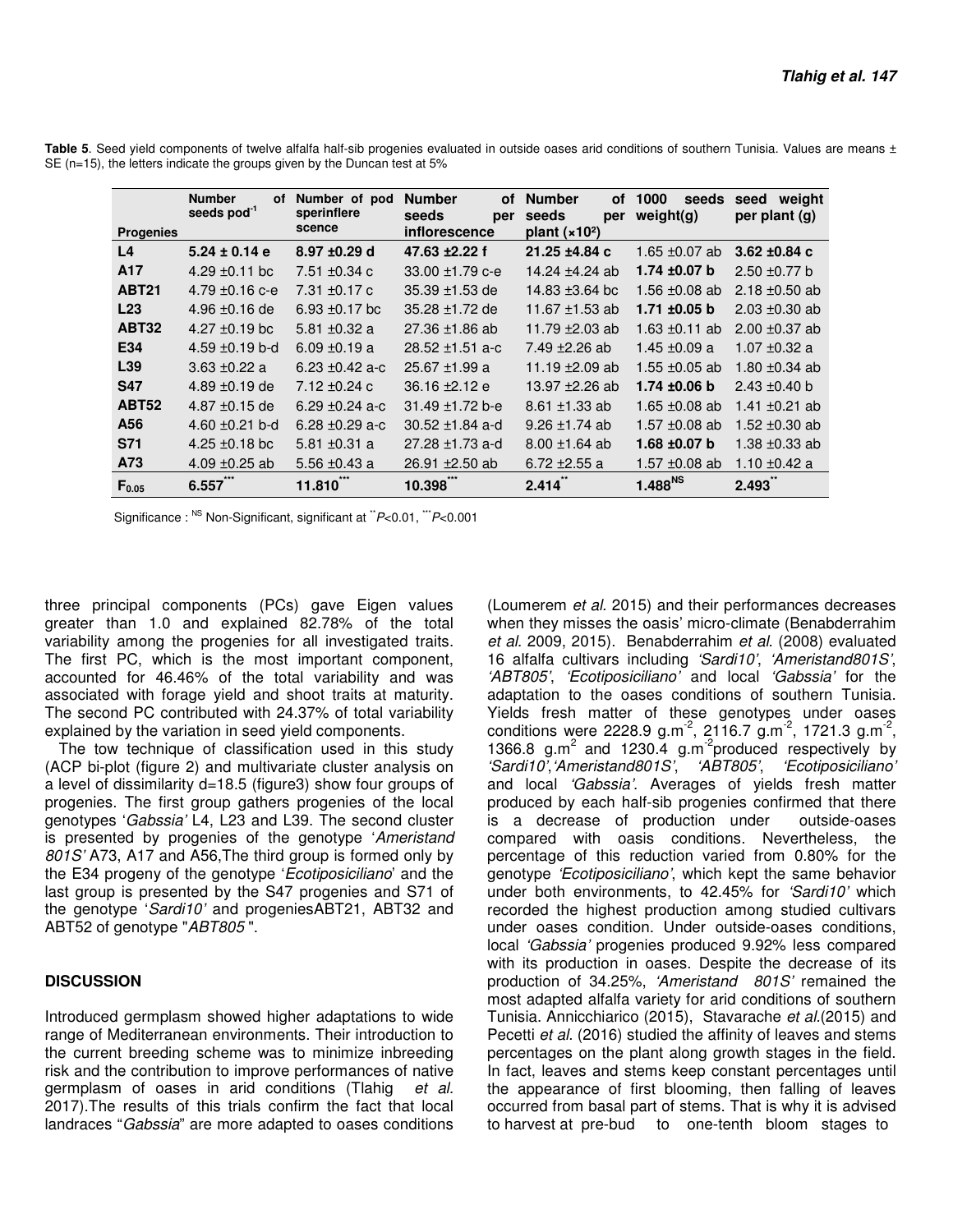

Figure 2. Principal component analysis (PCA) of forage and seed yield traits for 12 alfalfa half-sib progenies evaluated in arid outside oases conditions of southern Tunisia during2012-2013 cropping year.



**Figure 3**. Hierarchical cluster (Multivariate cluster analysis) of 12 alfalfa half-sib progenies evaluated in outside oases Tunisia during 2012-2013 cropping year

guarantee interesting forage yields owing a good fo fodder quality (Loumerem et al. 2015). Hence, at full blooming stage, only inflorescences and few floors of leaves remain towards the top of the shoots. From the pre-bud stage until towards the top of the shoots. From the pre-bud stage until<br>full flowering, the proportion of buds and flowers grows constantly. Moreover, if the plants are harvested at full flowering, the production will consist only of stems, f al. 2015). Hence, at full blooming the inflorescences and only a few floors of leaves t al. 2015). Hence, at full blooming the al. 2015).<br>
Inces and few floors of leaves remain The different components of seed yield st<br>

et al. 2015). inflorescences and only a few floors of leaves (Stavarache

The different components of seed yield showed highly The different components of seed yield showed highly<br>significant differences among progenies. Phenotypic variability for seed yield among alfalfa genotypes is due to crop management practices and high level of genetic impurity (Basafa and Taherian, 2009). variability for seed yield among alfalfa genotypes is due to<br>crop management practices and high level of genetic<br>impurity (Basafa and Taherian, 2009). Obtained results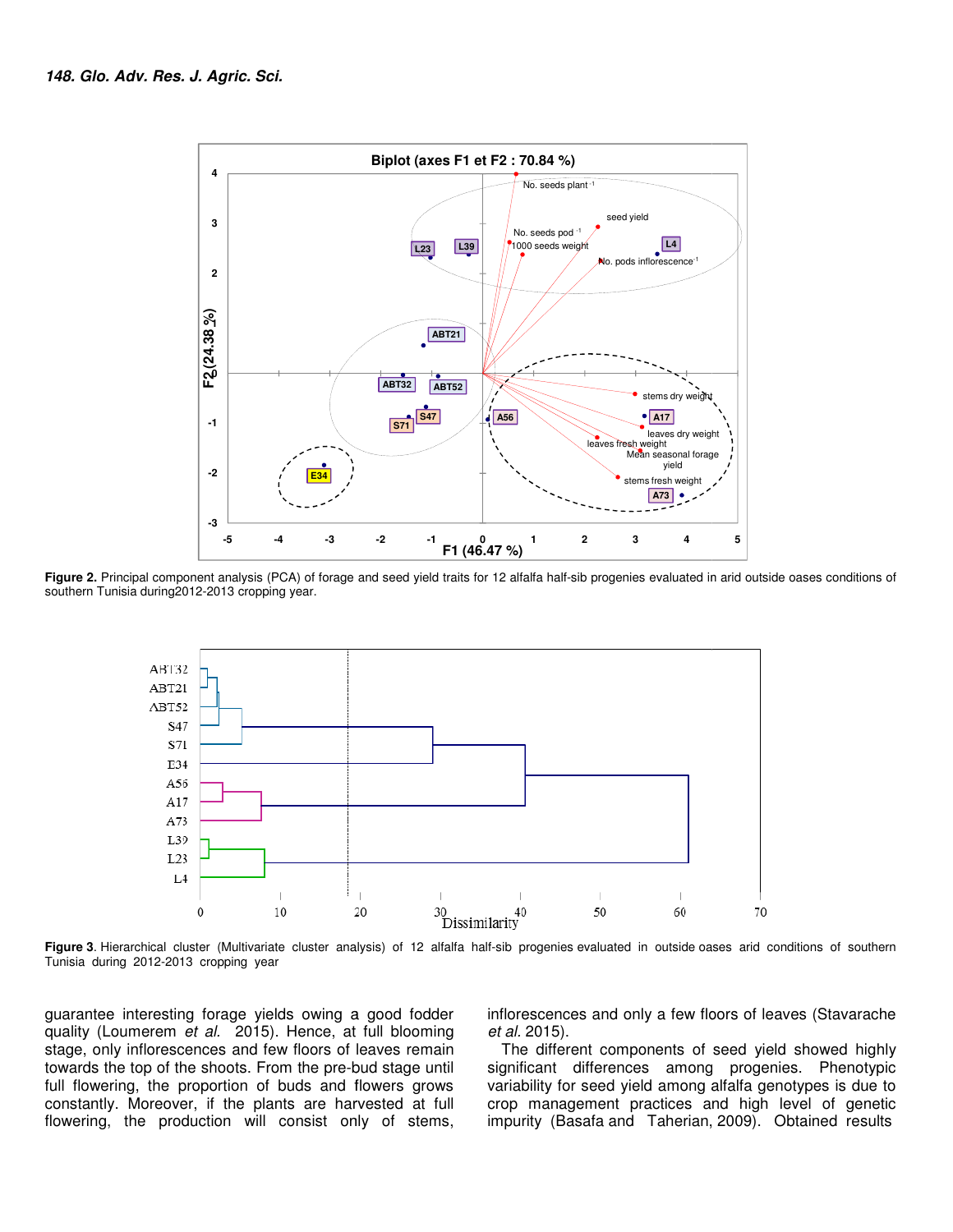revealed that among-landrace variance of seed weight per plant (considered as the most representative seed yield trait) was about 29% while within landrace variance was around 46%. Bolanos-Aguilar et al. (2000) reported that among-population variance were accounted for 5 to 31% and within population variance for 69 to 95% of total genetic diversity in alfalfa for seed yield components. Moreover, there were significant correlations between most of pair wise seed yield components traits (Table 4). Highest coefficients of correlation were obtained between seed weight per plant and No. of seeds per plant (r=0.979, P<0.01), between No. of seeds per inflorescence and No. of pods per inflorescence (r=0.878, P<0.01) and between No. of seeds per inflorescence and No. of seeds per pod (r=0.806, P<0.01). Otherwise, Bodzon (2004) mentioned that the variability on the number of pods per raceme and seeds per pod determine about 60% of the seed yield variability among alfalfa genotypes. Other studies of Pelikán et al. (2014), Chocarro and Lloveras (2015), discussed the factors explaining seed yield variability in alfalfa.

Negative correlations were obtained between seed yield components and leaf/stem ratios. Nevertheless, coefficient of correlation was significant only for the couples leaf/stem ratio and 1000 seeds weight  $(r= -0.163$  and  $r= -0.189$ , P<0.05) respectively with fresh and dry leaf/stem ratios). Similar results were obtained by Sheaffer et al. (2000) and Lamb et al. (2003) whose studied correlation between leaf/stem ratios and forage yields at different times of harvesting.

Multivariate cluster analysis and ACP bi-plot show four groups of progenies. The first group (the progenies of local genotypes 'Gabssia' L4, L23 and L39) has the highest averages of seed yield and its components. Therefore, these progenies can be the starting genetic material for a breeding program attempting the improvement of seed yield and the selection of new alfalfa synthetic variety well adapted to the arid conditions outside oasis. The second group (the progenies of the genotype 'Ameristand801S' A73, A17and A56) which are characterized mainly by the highest averages of forage yield as well as of pounded stems and leaves parameters used to determine leaf/stem ratios to predict forage quality, this results was reported by Annicchiarico et al. (2013), Annicchiarico (2015). The third group (the E34 offspring of the genotype 'Ecotiposiciliano') is characterized by the lowest outputs of the majority of the studied characters. The last group (the S47 offspring and S71 of the genotype 'Sardi10' and offspring ABT21, ABT32 and ABT52 of genotype "ABT805") presenting high yielding during spring and summer period with an important winter dormancy.

#### **CONCLUSION**

In the current study, twelve alfalfa half-sib progenies, deriving from a breeding polycross set in Tunisian arid conditions outside oases, were assessed to compare their seasonal forage yield and their seed yield across 2012- 2013 cropping year. Obtained results showed an interesting significant genetic variability between studied progenies for the majority of evaluated traits. Multi-criteria analysis permitted to classify alfalfa progenies regarding their characteristics. Under outside-oases conditions, local 'Gabssia' progenies produced 9.92% less compared with oases production. They were characterized by the highest seed yield components averages. Despite the decrease of its production of 34.25%, 'Ameristand801S' remained the most adapted alfalfa cultivar for arid conditions of southern Tunisia. It produced the highest forage yield averages and the best leaf/stem ratios. Consequently, superior progenies of 'Gabssia' and 'Ameristand801S' can be the starting genetic material for a breeding program attempting the improvement of biomass and seed yields and the selection of new alfalfa synthetic variety well adapted to the arid conditions outside oasis.

#### **ACKNOWLEDGMENT**

We thank Mr. Yahia Hédi and Mr. Jarray Abdallah for their assistance to carry out this field research work.

#### **REFERENCES**

- Abid M, Mansour E, Ben Yahia L, Bachar K, Ben Khaled A, Ferchichi A (2016). Alfalfa nutritive quality as influenced by drought in South-Eastern Oasis of Tunisia. Italian Journal of Animal Science. 15(2): 334- 342.
- Annicchiarico P (2015). Alfalfa forage yield and leaf/stem ratio: narrowsense heritability, genetic correlation, and parent selection procedures. Euphytica.205(2): 409-420.
- Annicchiarico P, Barrett B, Brummer EC, Julier B,Marshall AH (2015). Achievements and Challenges in Improving Temperate Perennial Forage Legumes. Critical Reviews in Plant Sciences. 34(1-3): 327-380.
- Annicchiarico P, Pecetti L, Romani M (2007). Seed yielding ability of landraces of lucerne in Italy. Grass and Forage Science. 62(4): 507- 510.
- Annicchiarico P, Pecetti L, Tava A (2013). Physiological and morphological traits associated with adaptation of lucerne (Medicago sativa) to severely drought-stressed and to irrigated environments. Annals of Applied Biology. 162(1): 27-40.
- Basafa M, Taherian M (2009). A study of agronomic and morphological variations in certain alfalfa (Medicago sativa L.) ecotypes of the cold region of Iran. Asian Journal of Plant Science. 8: 293–300.